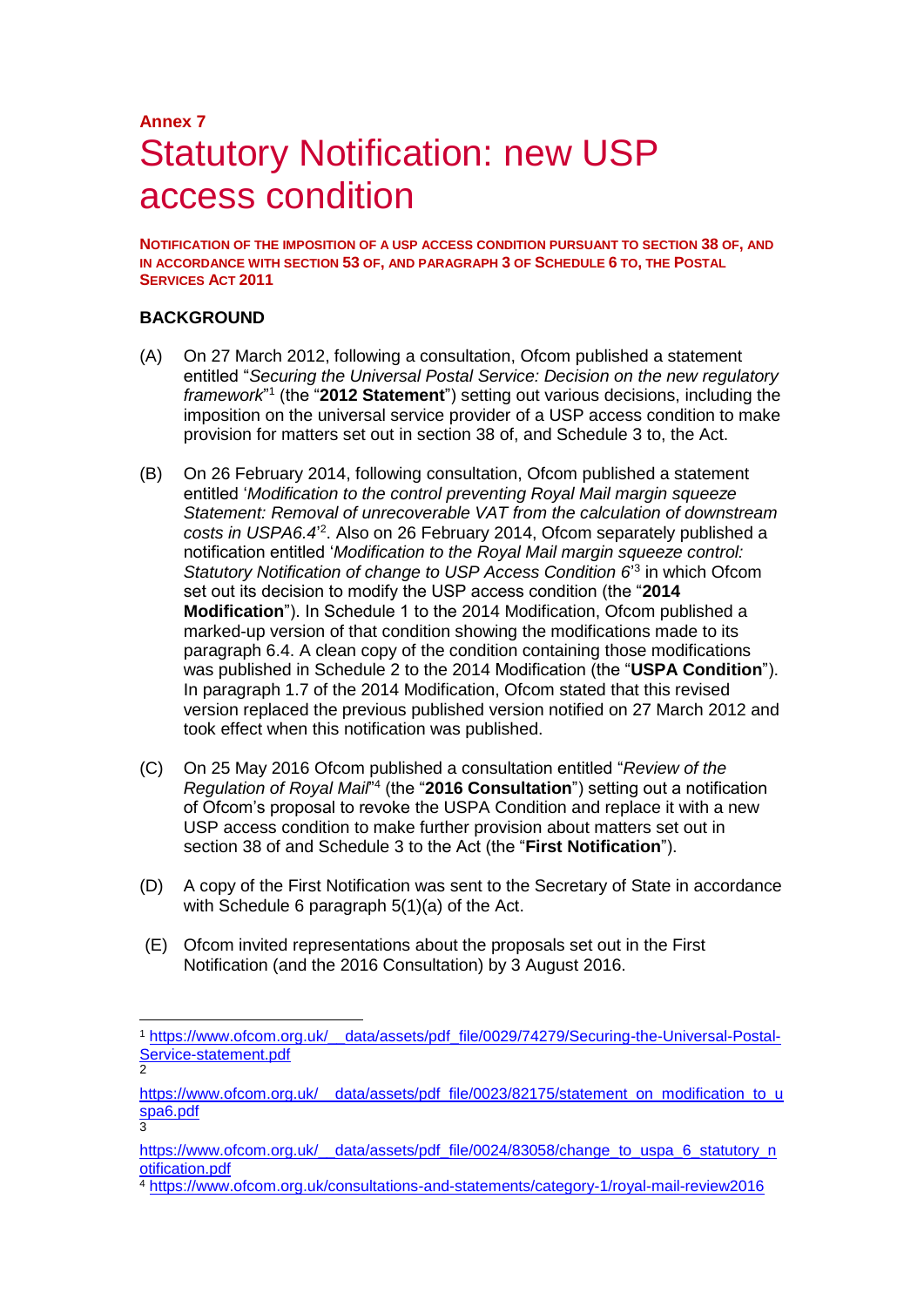(F) Ofcom received responses to the First Notification and has considered every such representation made to it in respect of the proposals set out in the First Notification and the 2016 Consultation in accordance with paragraph 3(5) of Schedule 6 to the Act. The Secretary of State has not notified Ofcom of any international obligation of the United Kingdom for this purpose.

#### **DECISION**

- 1. In accordance with section 53 of, and paragraph 3 of Schedule 6 to, the Act and pursuant to powers and duties in section 38 of the Act:
	- (a) Ofcom hereby revokes the USPA condition with effect from 1 April 2017. Section 16 of the Interpretation Act 1978 shall apply as if this revocation were a repeal of an enactment by an Act of Parliament.
	- (b) Ofcom hereby imposes on Royal Mail a new USP access condition, as specified in the Schedule to this Notification, to make provision about matters set out in section 38 of, and Part 1 of Schedule 3 to, the Act, which shall take effect on 1 April 2017 and shall have effect until the publication of a notification under the Act revoking such condition.
- 2. The effect of, and Ofcom's reasons for making, this decision are set out in the accompanying statement.

#### **Ofcom's duties and legal tests**

- 3. Ofcom is satisfied that this decision satisfies the general test in paragraph 1 of Schedule 6 to the Act.
- 4. In making this decision, Ofcom has considered and acted in accordance with its principal duty in section 29 of the Act and its general duties in section 3 of the Communications Act 2003.

#### **Interpretation**

- 5. Except insofar as the context otherwise requires, words or expressions shall have the meaning assigned to them in this Notification and otherwise any word or expression shall have the same meaning as it has been ascribed for the purpose of Part 3 of the Act or for the purpose of the USPA Condition (as relevant).
- 6. In this Notification—
	- (a) **"2012 Statement"** has the meaning given to it in recital (A) to this Notification;
	- (b) "**2014 Modification**" has the meaning given to it in recital (B) to this Notification;
	- (c) "**2016 Consultation**" has the meaning given to it in recital (C) to this Notification;
	- (d) "**Act**" means the Postal Services Act 2011 (c.5);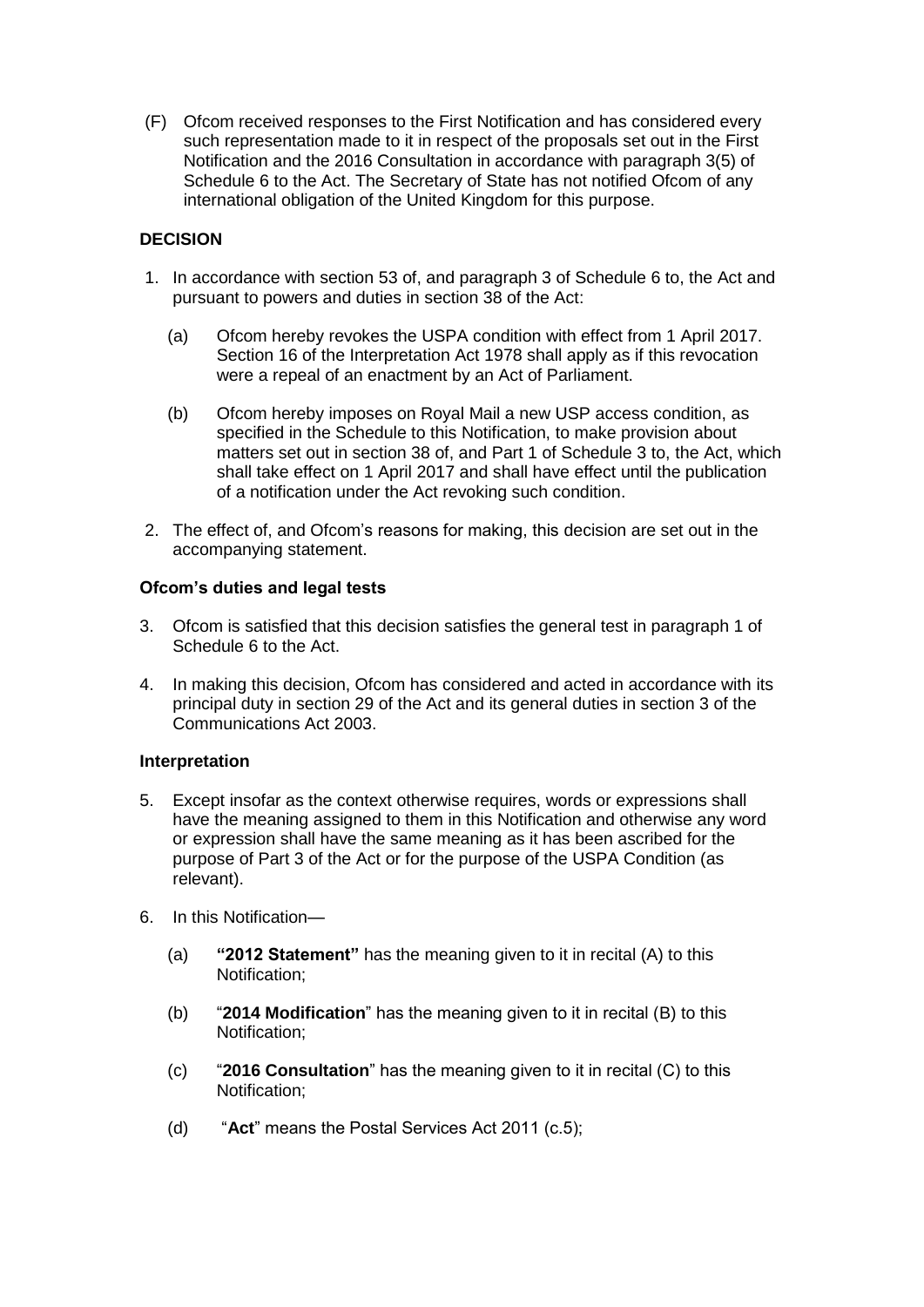- (e) "**First Notification**" has the meaning given to it in recital (C) to this Notification;
- (f) "**Ofcom**" means the Office of Communications;
- (g) "**Royal Mail**" means Royal Mail Group Limited, whose registered company number in England and Wales is 04138203, which is the current universal service provider for the purposes of section 38 of the Act; and
- (h) "**USPA Condition**" means the USP access condition referred to in recital (B) to this Notification as modified and replaced by the 2014 Modification.
- 7. For the purpose of interpreting this Notification—
	- (a) headings and titles shall be disregarded;
	- (b) expressions cognate with those referred to in this Notification shall be construed accordingly;
	- (c) the Interpretation Act 1978 (c. 30) shall apply as if this Notification were an Act of Parliament.
- 8. The Schedule to this Notification shall form part of this Notification.

Signed by

Clitten.

#### **Jonathan Oxley**

#### **Group Director, Competition Group**

A person duly authorised by Ofcom under paragraph 18 of the Schedule to the Office of Communications Act 2002

1 March 2017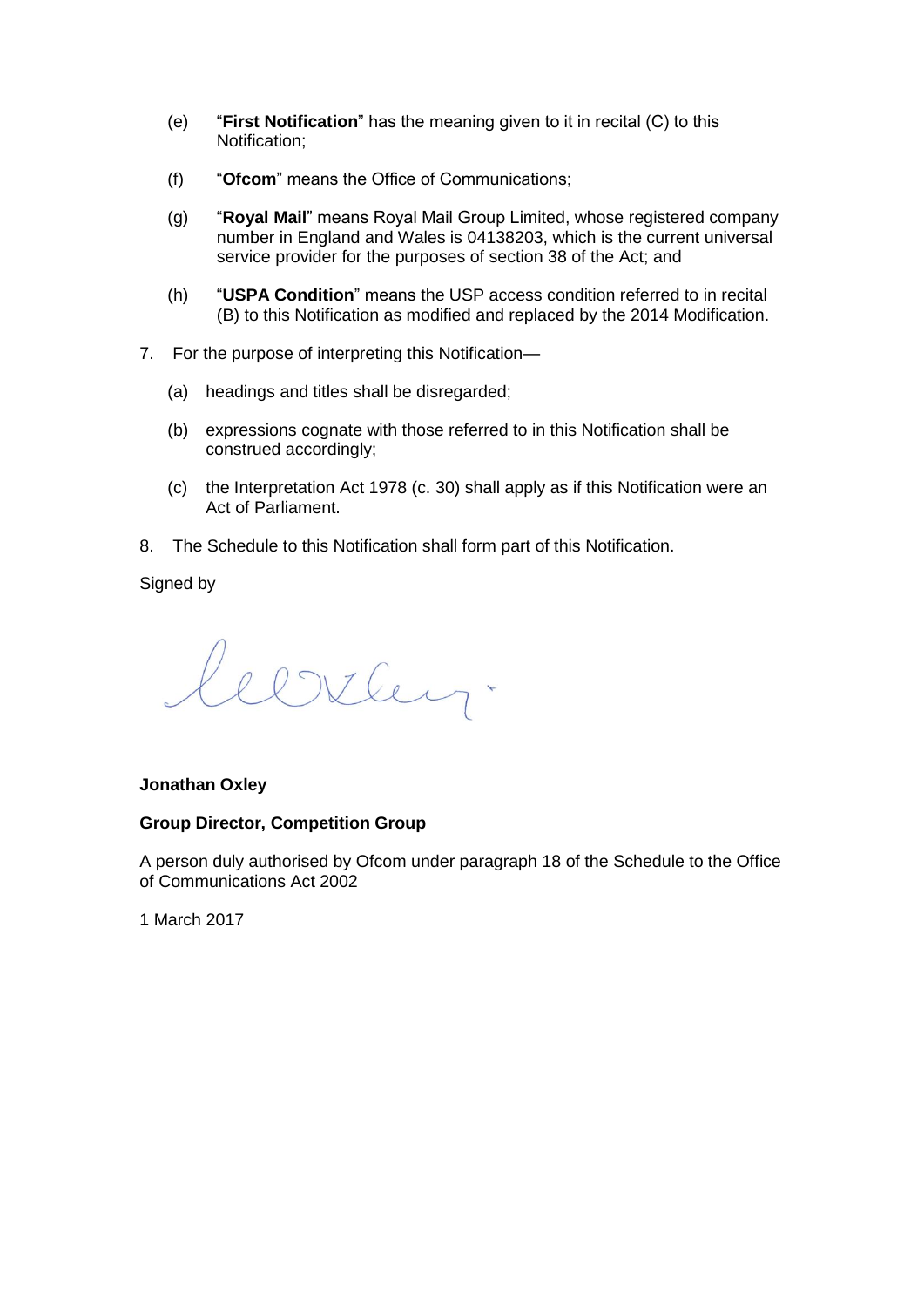# USP Access Condition

## **USP ACCESS CONDITION**

### **D+2 ACCESS**

## **1. Application, definitions and interpretation**

| <b>USPA 1.1</b> | This USP access condition ("USPA Condition") shall apply to<br>Royal Mail as the universal service provider designated by<br>OFCOM. |                                                                                                                                                                                                                                                     |  |  |
|-----------------|-------------------------------------------------------------------------------------------------------------------------------------|-----------------------------------------------------------------------------------------------------------------------------------------------------------------------------------------------------------------------------------------------------|--|--|
| <b>USPA 1.2</b> |                                                                                                                                     | This USPA Condition shall apply to access to the universal service<br>provider's postal network at the Inward Mail Centre ("IMC") for the<br>purposes of providing D+2 and later than D+2 Letters and Large<br>Letters services ("D+2 Access").     |  |  |
| <b>USPA 1.3</b> |                                                                                                                                     | In this USPA Condition-                                                                                                                                                                                                                             |  |  |
|                 | (a)                                                                                                                                 | "Act" means the Postal Services Act 2011 (c.5);                                                                                                                                                                                                     |  |  |
|                 | (b)                                                                                                                                 | "access" means giving a person access to a provider's<br>postal network, including giving that person an entitlement to<br>use, be provided with or become a party to any services,<br>facilities or arrangements comprised in the postal network;  |  |  |
|                 | (c)                                                                                                                                 | "Access Terms and Conditions Change Notice" has the<br>meaning given to it in USPA 7;                                                                                                                                                               |  |  |
|                 | (d)                                                                                                                                 | "Costing Manual" has the meaning given to it in USP<br>accounting condition 1.1.2(f);                                                                                                                                                               |  |  |
|                 | (e)                                                                                                                                 | "D+2 Access Operator" means a postal operator or a user of<br>postal services which has or seeks D+2 Access to the<br>universal service provider's postal network;                                                                                  |  |  |
|                 | (f)                                                                                                                                 | "D+2 Access" means access to the universal service<br>provider's postal network at the IMC for the purposes of<br>providing D+2 and later than D+2 Letters and Large Letters<br>services;                                                           |  |  |
|                 | (g)                                                                                                                                 | "D+2 Access Contract" means a contract entered into by the<br>universal service provider and another postal operator or a<br>user of postal services for the provision by the universal<br>service provider of D+2 Access;                          |  |  |
|                 | (h)                                                                                                                                 | "D+2 and later than D+2 Letters and Large Letters<br>services" means retail services that aim to deliver two<br>working days (or later) after collection from the sender, also<br>known as a day C service, or later;                               |  |  |
|                 | (i)                                                                                                                                 | "Directed Adjustments" means those adjustments to the<br>Relevant Upstream Costs that OFCOM direct the universal<br>service provider to make in order to address differences<br>between the <i>universal service provider's</i> upstream operations |  |  |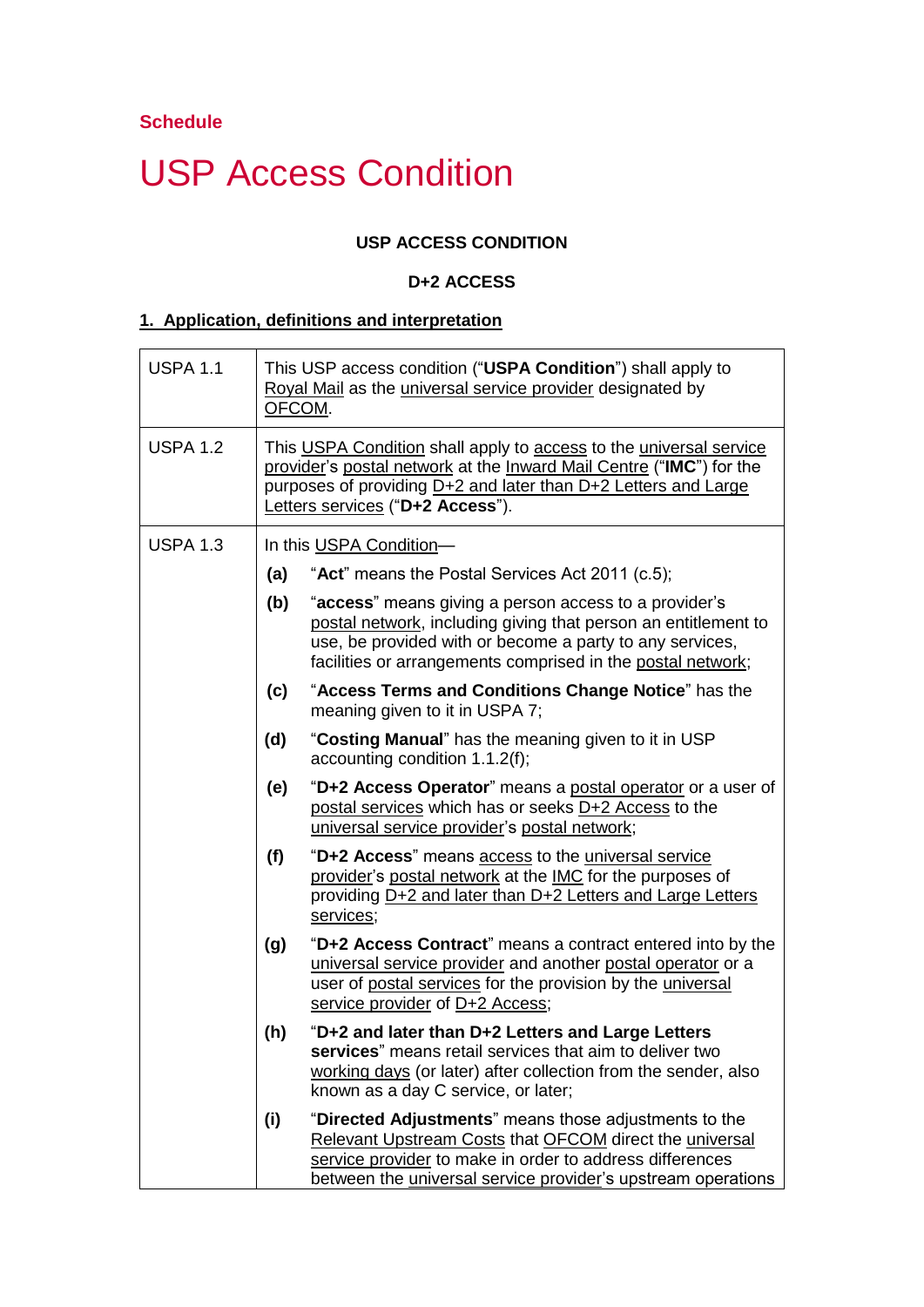|     | and D+2 Access Operators with regards to accessing the<br>universal service provider's network;                                                                                                                                                                                                                                                                                                                                                                 |
|-----|-----------------------------------------------------------------------------------------------------------------------------------------------------------------------------------------------------------------------------------------------------------------------------------------------------------------------------------------------------------------------------------------------------------------------------------------------------------------|
| (j) | "Downstream Costs" means the costs, as calculated in<br>accordance with Royal Mail's Costing Manual, of<br>downstream activities which are the activities relating to the<br>conveyance of mail items from the IMC to the final<br>destination;                                                                                                                                                                                                                 |
| (k) | "Inward Mail Centre" or "IMC" means the part of the mail<br>centre in which the activities related to the processes of final<br>sorting for delivery (in that mail centre's catchment area) of<br>mail received from the upstream part of Royal Mail's network,<br>or from other postal operators, to the final addresses take<br>place. The upstream part of Royal Mail's network consists of<br>the processes related to collection and distribution of mail; |
| (1) | "Letters" means any item up to length 240mm, width<br>165mm, thickness 5mm, and weighing no more than 100g;                                                                                                                                                                                                                                                                                                                                                     |
| (m) | "Large Letters" means any item larger than a Letter and up<br>to length 353mm, width 250mm, thickness 25mm, and<br>weighing no more than 750g;                                                                                                                                                                                                                                                                                                                  |
| (n) | "public holiday" means Christmas Day, Good Friday or a<br>day which is a bank holiday under the Banking and Financial<br>Dealings Act 1971 in any part of the United Kingdom, and, in<br>relation to a particular territory, any day in relation to which<br><b>OFCOM</b> has by direction stated that exceptional<br>circumstances require it to be treated as a public holiday;                                                                               |
| (o) | "regulatory condition" means any condition of authorisation<br>set by OFCOM under the Act;                                                                                                                                                                                                                                                                                                                                                                      |
| (p) | "related person" means                                                                                                                                                                                                                                                                                                                                                                                                                                          |
|     | (i)<br>in relation to an undertaking within the meaning of<br>section 1161 of the Companies Act 2006 ("the principal<br>undertaking"), a parent or subsidiary undertaking of the<br>principal undertaking or a subsidiary undertaking of a<br>parent undertaking of the principal undertaking, in each<br>case within the meaning of section 1162 of the<br>Companies Act 2006; and                                                                             |
|     | in relation to any person (including such an undertaking),<br>(ii)<br>a connected person of that person within the meaning of<br>section 286 of the Taxation of Chargeable Gains Act<br>1992:                                                                                                                                                                                                                                                                   |
| (q) | "Relevant Access Service" means access services which<br>have attributes which are all or substantially all equivalent to<br>the inward processing and delivery attributes of the Relevant<br><b>Retail Services;</b>                                                                                                                                                                                                                                           |
| (r) | "Relevant Contracts" means contracts for Relevant Retail<br>Services which are on terms other than those both<br>published by Royal Mail and generally available to all<br>customers meeting specified criteria;                                                                                                                                                                                                                                                |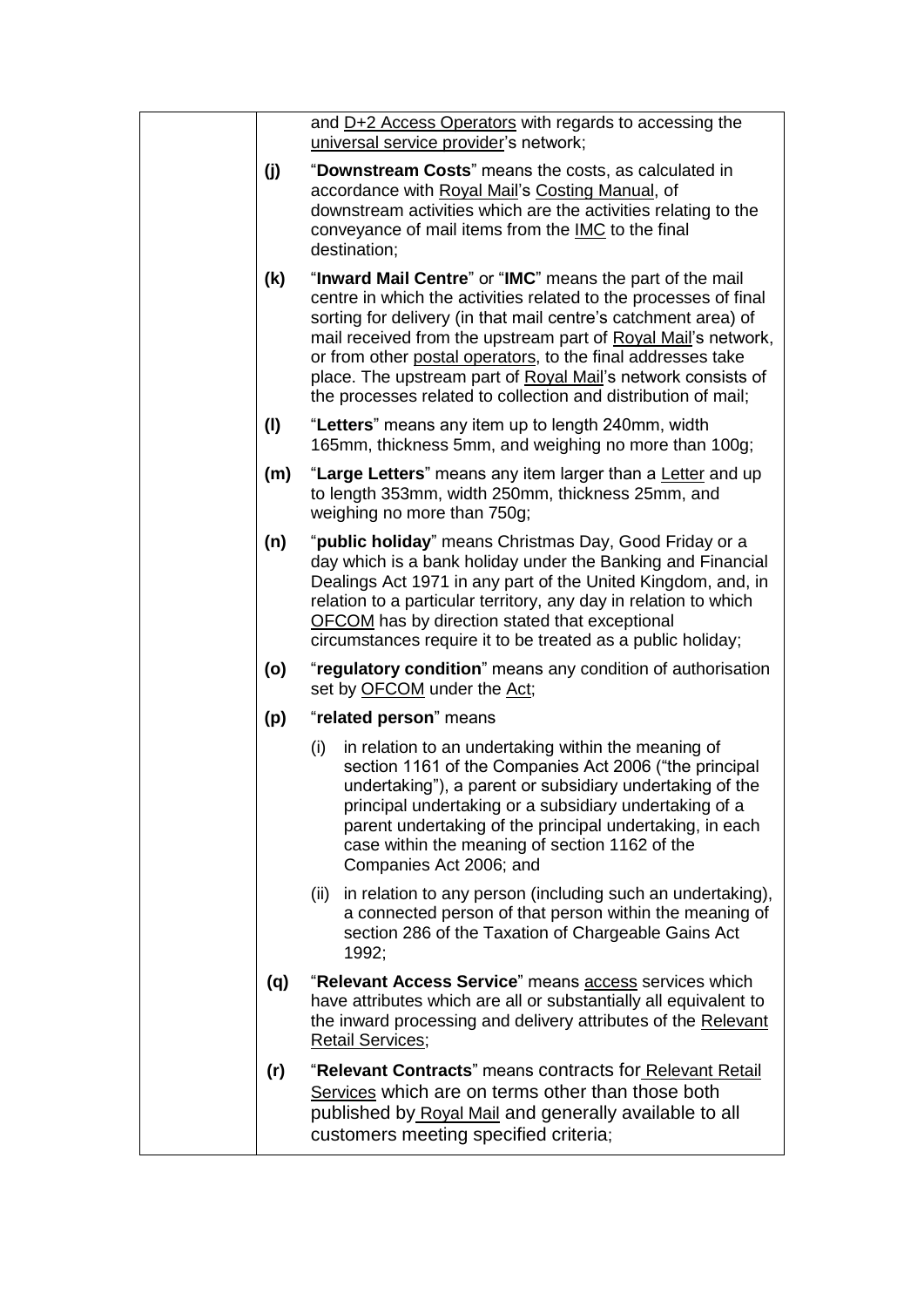|                 | (s)  | "Relevant Downstream Costs" has the meaning given to it<br>in USPA 6 below;                                                                                                                                                                                                                                                                                                                                                                                                                                                                                                                                                                                                                                 |
|-----------------|------|-------------------------------------------------------------------------------------------------------------------------------------------------------------------------------------------------------------------------------------------------------------------------------------------------------------------------------------------------------------------------------------------------------------------------------------------------------------------------------------------------------------------------------------------------------------------------------------------------------------------------------------------------------------------------------------------------------------|
|                 | (t)  | "Relevant Downstream Revenue" has the meaning given to<br>it in USPA 6 below;                                                                                                                                                                                                                                                                                                                                                                                                                                                                                                                                                                                                                               |
|                 | (u)  | "Relevant End to End Costs" has the meaning given to it in<br>USPA 6 below;                                                                                                                                                                                                                                                                                                                                                                                                                                                                                                                                                                                                                                 |
|                 | (v)  | "Relevant End to End Revenue" has the meaning given to it<br>in USPA 6 below;                                                                                                                                                                                                                                                                                                                                                                                                                                                                                                                                                                                                                               |
|                 | (w)  | "Relevant Period" means, for the purposes of USPA 6, the<br>financial reporting period most closely aligned with the twelve<br>month period starting on 1 April in every year;                                                                                                                                                                                                                                                                                                                                                                                                                                                                                                                              |
|                 | (x)  | "Relevant Retail Services" means all Second Class Mailsort<br>and Second Class Walksort services, and any current, new<br>or successor retail services that are substantially similar<br>services, offered by Royal Mail. Royal Mail shall notify<br><b>OFCOM</b> from time to time of any changes to the group of<br>services that fall within the definition of Relevant Retail<br>Services. OFCOM reserve the right to direct Royal Mail to<br>include any services within that group which it reasonably<br>considers fall within the definition of Relevant Retail Services<br>and to exclude any services from that group which it<br>reasonably considers fall outside the scope of that definition; |
|                 | (y)  | "Relevant Upstream Costs" has the meaning given to it in<br>USPA 6 below;                                                                                                                                                                                                                                                                                                                                                                                                                                                                                                                                                                                                                                   |
|                 | (z)  | "Relevant Upstream Revenue" has the meaning given to it<br>in USPA 6 below;                                                                                                                                                                                                                                                                                                                                                                                                                                                                                                                                                                                                                                 |
|                 | (aa) | "Royal Mail" means Royal Mail Group Limited, whose<br>registered company number in England and Wales is<br>04138203;                                                                                                                                                                                                                                                                                                                                                                                                                                                                                                                                                                                        |
|                 | (bb) | "Standard Terms and Conditions" means such terms and<br>conditions that are common to all D+2 Access Contracts<br>or, where D+2 Access Contracts are individually<br>negotiated, such standard terms and conditions that are<br>appended to such D+2 Access Contracts;                                                                                                                                                                                                                                                                                                                                                                                                                                      |
|                 |      | (cc) "Statement of Notice" has the meaning given to it in USPA<br>7.5 below;                                                                                                                                                                                                                                                                                                                                                                                                                                                                                                                                                                                                                                |
|                 | (dd) | "Statement of Process" has the meaning given to it in USPA<br>4 below;                                                                                                                                                                                                                                                                                                                                                                                                                                                                                                                                                                                                                                      |
|                 | (ee) | "USPA Condition" means a USP access condition imposed<br>on the universal service provider under section 38 of the Act;                                                                                                                                                                                                                                                                                                                                                                                                                                                                                                                                                                                     |
|                 | (ff) | "working day" means any day which is not a Sunday or a<br>public holiday.                                                                                                                                                                                                                                                                                                                                                                                                                                                                                                                                                                                                                                   |
| <b>USPA 1.4</b> |      | For the purpose of interpreting this USPA Condition-                                                                                                                                                                                                                                                                                                                                                                                                                                                                                                                                                                                                                                                        |
|                 | (a)  | except in so far as the context otherwise requires, words or<br>expressions shall have the meaning assigned to them in<br>USPA 1.3 above and otherwise any word or expression shall                                                                                                                                                                                                                                                                                                                                                                                                                                                                                                                         |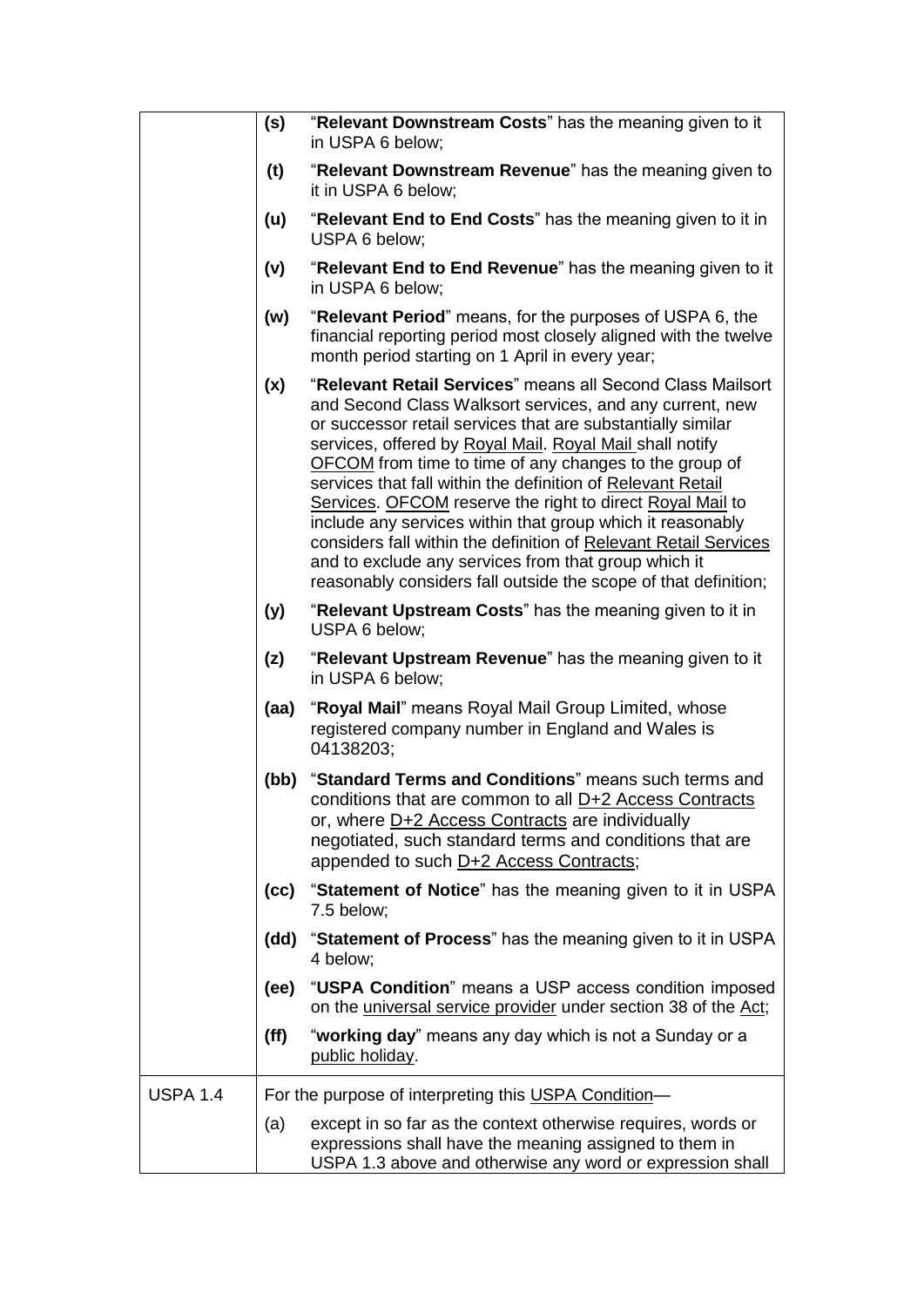|  |     | have the same meaning as it has been ascribed for the<br>purpose of Part 3 of the Act;                                      |
|--|-----|-----------------------------------------------------------------------------------------------------------------------------|
|  | (b) | headings and titles shall be disregarded;                                                                                   |
|  | (c) | expressions cognate with those referred to in this Notification<br>shall be construed accordingly; and                      |
|  | (d) | the Interpretation Act 1978 (c. 30) shall apply as if the<br>Condition set out in this Condition were an Act of Parliament. |
|  |     |                                                                                                                             |

## **2. Requirement to provide D+2 Access on reasonable request**

| <b>USPA 2.1</b> | Where a $D+2$ Access Operator reasonably requests in writing $D+2$<br>Access, the universal service provider shall provide that D+2<br>Access. The universal service provider shall also provide such D+2<br>Access as OFCOM may from time to time direct. |
|-----------------|------------------------------------------------------------------------------------------------------------------------------------------------------------------------------------------------------------------------------------------------------------|
| <b>USPA 2.2</b> | The provision of D+2 Access in accordance with USPA 2.1 above<br>shall occur as soon as it is reasonably practicable.                                                                                                                                      |
| <b>USPA 2.3</b> | The universal service provider must comply with any direction given<br>by OFCOM from time to time under this Condition.                                                                                                                                    |

## **3. Requirement for fair and reasonable terms, conditions and charges**

 $\overline{a}$ 

| USPA 3.1 | The provision of D+2 Access in accordance with USPA 2.1 above<br>and pursuant to any existing D+2 Access Contract shall be<br>provided on fair and reasonable terms, conditions and charges and<br>on such terms, conditions and charges as OFCOM may from time<br>to time direct. |
|----------|------------------------------------------------------------------------------------------------------------------------------------------------------------------------------------------------------------------------------------------------------------------------------------|
|          |                                                                                                                                                                                                                                                                                    |

## **4. Requests for D+2 Access or variations to existing D+2 Access Contracts**

| <b>USPA 4.1</b> | The universal service provider shall, for the purposes of<br>transparency, publish a reasonable statement of the processes that<br>will apply to requests for D+2 Access and variations to existing D+2<br>Access Contracts made to it (a "Statement of Process"). Such<br>Statement of Process shall include:                                                                                 |  |  |
|-----------------|------------------------------------------------------------------------------------------------------------------------------------------------------------------------------------------------------------------------------------------------------------------------------------------------------------------------------------------------------------------------------------------------|--|--|
|                 | the form in which such a request should be made;<br>(a)                                                                                                                                                                                                                                                                                                                                        |  |  |
|                 | the information that the <i>universal service</i> provider reasonably<br>(b)<br>requires in order to consider a request for new D+2 Access<br>or a variation to existing D+2 Access; and                                                                                                                                                                                                       |  |  |
|                 | the reasonable time-scales in which such requests will be<br>(c)<br>handled by the <i>universal service</i> provider.                                                                                                                                                                                                                                                                          |  |  |
| <b>USPA 4.2</b> | The universal service provider shall publish the Statement of<br>Process described at USPA 4.1 above within three months of the<br>date that this USPA Condition enters into force following a<br>consultation with OFCOM and with D+2 Access Operators. The<br>universal service provider shall keep the Statement of Process<br>under review and consult with OFCOM and D+2 Access Operators |  |  |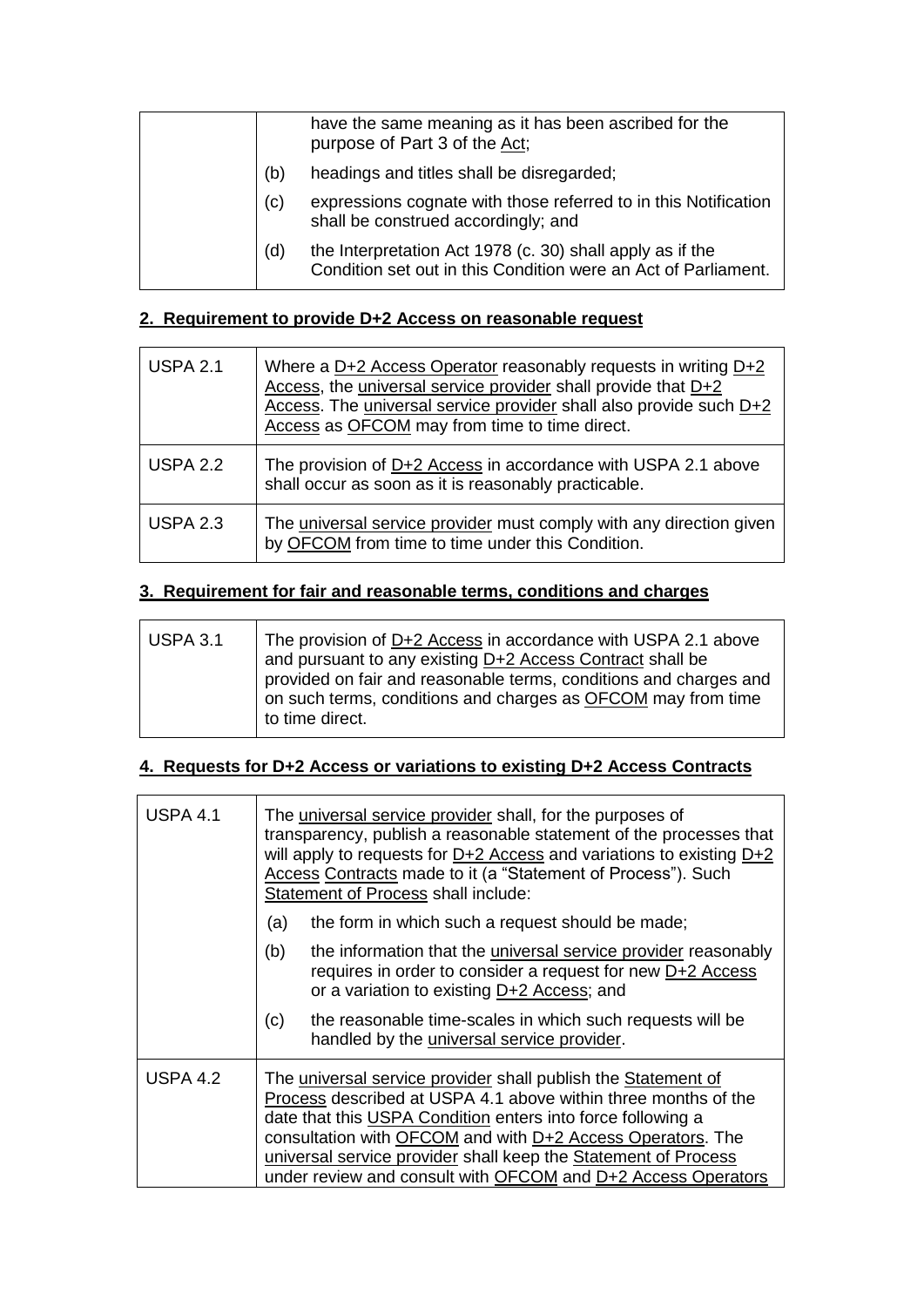|                 | before making any amendments to the Statement of Process. The<br>provisions set out in the <b>Statement of Process</b> (as amended from<br>time to time) will apply to all requests for $D+2$ Access or variations<br>to existing D+2 Access Contracts subject to any direction by<br>OFCOM as to the terms of those provisions or the manner in which<br>they are to apply.                                                                                                                                                     |
|-----------------|----------------------------------------------------------------------------------------------------------------------------------------------------------------------------------------------------------------------------------------------------------------------------------------------------------------------------------------------------------------------------------------------------------------------------------------------------------------------------------------------------------------------------------|
| <b>USPA 4.3</b> | The universal service provider shall, upon reasonable request from<br>a D+2 Access Operator considering making a request for D+2<br>Access or a variation to an existing D+2 Access Contract, provide<br>that $D+2$ Access Operator with such information as is reasonably<br>necessary to enable that D+2 Access Operator to make a request<br>for D+2 Access or a variation to an existing D+2 Access Contract.<br>Such information is to be provided within a reasonable period.                                              |
| <b>USPA 4.4</b> | On receipt of a written request for $D+2$ Access or a variation to an<br>existing D+2 Access Contract, the universal service provider shall<br>deal with the request in accordance with the Statement of Process<br>described at USPA 4.1 above. A modification of a request for $D+2$<br>Access or a variation to an existing D+2 Access Contract which has<br>previously been submitted to the universal service provider, and<br>rejected by the <i>universal service provider</i> , shall be considered as a<br>new request. |

#### **5. Requirement not to unduly discriminate and restriction on use of information obtained in connection with giving access**

| <b>USPA 5.1</b> | The universal service provider shall not unduly discriminate against<br>particular persons or against a particular description of persons in<br>relation to matters connected with D+2 Access.                                                                                                     |  |  |
|-----------------|----------------------------------------------------------------------------------------------------------------------------------------------------------------------------------------------------------------------------------------------------------------------------------------------------|--|--|
| <b>USPA 5.2</b> | In this Condition, the <i>universal service provider</i> may be deemed to<br>have shown undue discrimination if it unfairly favours to a material<br>extent an activity carried on by it so as to place at a competitive<br>disadvantage persons competing with the universal service<br>provider. |  |  |
| <b>USPA 5.3</b> | Subject to USPA 5.4, the <i>universal service provider</i> shall use all<br>reasonable endeavours to secure that no information in the<br>possession of the <i>universal service provider</i> as a result of giving<br>access to its postal network under any USPA Condition to other<br>persons:  |  |  |
|                 | is disclosed for the benefit of or used for the purpose of any<br>(a)<br>trading business conducted by the <i>universal service provider</i> ;<br>or                                                                                                                                               |  |  |
|                 | (b)<br>is disclosed for the benefit of or used for the purpose of any<br>trading business conducted by any related person of the<br>universal service provider.                                                                                                                                    |  |  |
| <b>USPA 5.4</b> | USPA 5.3 shall not apply in so far as:<br><b>OFCOM</b> may consent in writing;<br>(a)                                                                                                                                                                                                              |  |  |
|                 |                                                                                                                                                                                                                                                                                                    |  |  |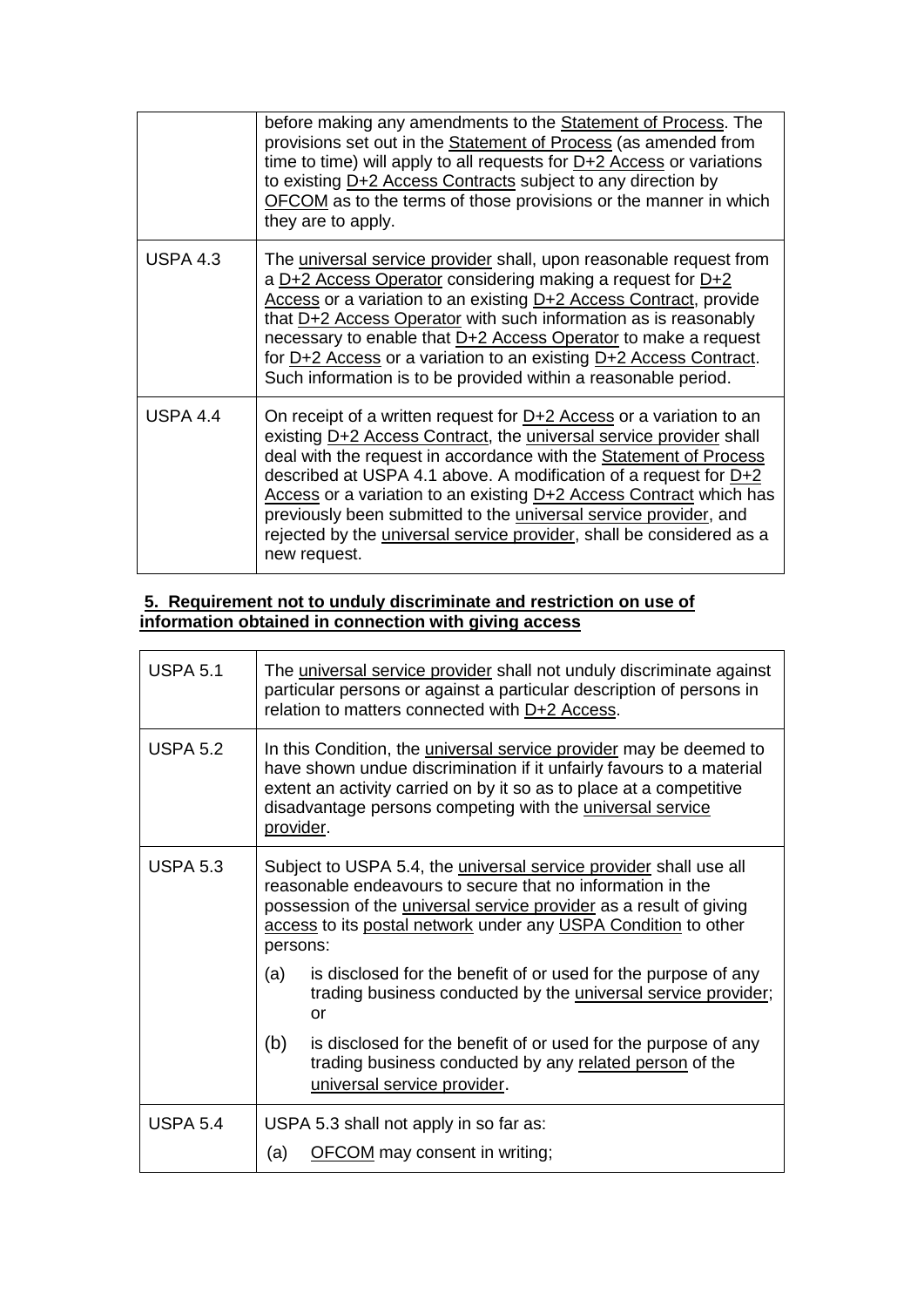| (b) |       | every person to whom the information relates has consented<br>in writing to its disclosure or use as mentioned in USPA 5.3;                                                                                        |
|-----|-------|--------------------------------------------------------------------------------------------------------------------------------------------------------------------------------------------------------------------|
| (c) |       | the disclosure is to, or the use is by, a person who:                                                                                                                                                              |
|     | (i)   | is acting as an agent of the <i>universal service</i> provider<br>for the provision of postal services to the person to<br>whom access has been given and only for that<br>purpose;                                |
|     | (ii)  | is engaged by the <i>universal service</i> provider for the<br>purpose of the <i>universal service provider's</i> business as<br>a postal operator and has access to the information<br>only for that purpose; and |
|     | (iii) | is restricted by contract with the universal service<br>provider from making any further disclosure or use of<br>the information; or                                                                               |
| (d) |       | the information has been published or is required to be<br>disclosed in pursuance of any other regulatory condition to<br>which the universal service provider is subject; or                                      |
| (e) |       | the information is in the public domain otherwise than in<br>consequence of a contravention of any regulatory condition<br>to which the <i>universal service</i> provider is subject.                              |

## **6. Control to prevent price squeeze**

| <b>USPA 6.1</b> | Unless OFCOM direct otherwise, the universal service provider<br>shall in setting prices be subject to the requirement to take all<br>reasonable steps to ensure that it:                                                                                                      |  |  |
|-----------------|--------------------------------------------------------------------------------------------------------------------------------------------------------------------------------------------------------------------------------------------------------------------------------|--|--|
|                 | maintains a minimum margin between the retail prices of the<br>(a)<br>Relevant Retail Services and the access charges for the<br>Relevant Access Services during the Relevant Period in<br>accordance with USPA 6.2 to USPA 6.5 below; and                                     |  |  |
|                 | (b)<br>maintains a minimum margin in relation to every individual<br>contract between the retail price of the Relevant Retail<br>Service and the access charge for the Relevant Access<br>Service during the Relevant Period in accordance with USPA<br>6.2 to USPA 6.5 below. |  |  |
| <b>USPA 6.2</b> | In order to satisfy the requirements in USPA 6.1(a) and (b) to<br>maintain a minimum margin, the <i>universal service provider</i> must<br>have a reasonable expectation that:                                                                                                 |  |  |
|                 | Relevant Upstream Revenue will be no less than Relevant<br>(a)<br>Upstream Costs for the Relevant Period; and                                                                                                                                                                  |  |  |
|                 | the Relevant Upstream Revenue for each individual contract<br>(b)<br>for any Relevant Retail Service(s) will be equal to or more<br>than 50% of the Relevant Upstream Cost for that individual<br>contract for the Relevant Period.                                            |  |  |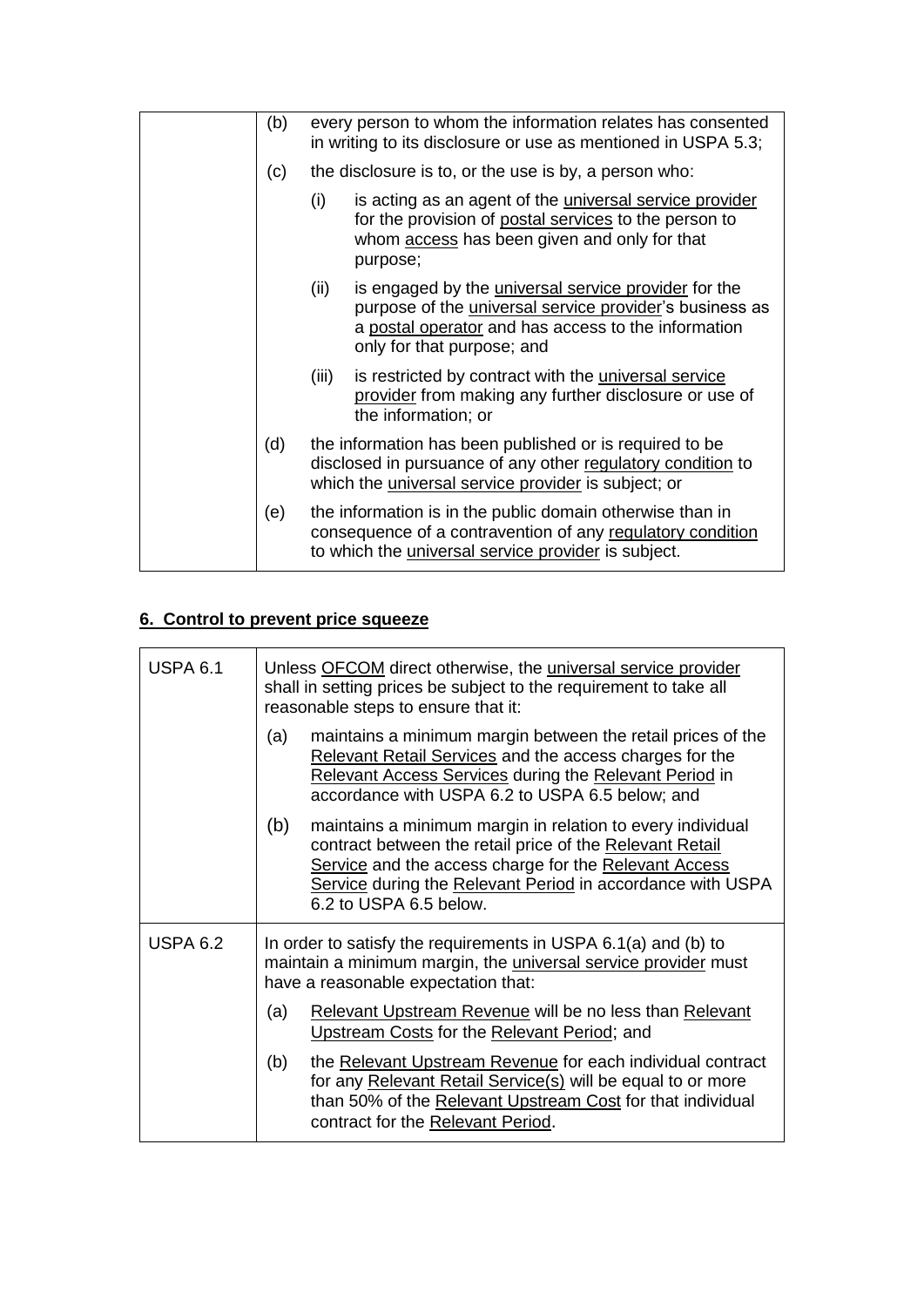| <b>USPA 6.3</b> | Relevant Upstream Revenue should be calculated by deducting<br>Relevant Downstream Revenue from Relevant End to End<br>Revenue where:                                                                                                                                                                                                                                       |  |  |
|-----------------|-----------------------------------------------------------------------------------------------------------------------------------------------------------------------------------------------------------------------------------------------------------------------------------------------------------------------------------------------------------------------------|--|--|
|                 | Relevant End to End Revenue is the revenue that the<br>(a)<br>universal service provider earns from the supply of Relevant<br>Retail Services during the Relevant Period; and                                                                                                                                                                                               |  |  |
|                 | (b)<br>Relevant Downstream Revenue is calculated by multiplying<br>the average price per unit charged by the universal service<br>provider for Relevant Access Services by volume during the<br>Relevant Period.                                                                                                                                                            |  |  |
| <b>USPA 6.4</b> | Relevant Upstream Costs should be calculated by deducting<br><b>Relevant Downstream Costs from Relevant End to End Costs</b><br>where:                                                                                                                                                                                                                                      |  |  |
|                 | (a)<br>Relevant Downstream Costs are the costs (not including<br>recoverable or unrecoverable Value Added Tax) attributed to<br>the provision of Relevant Access Services as calculated in<br>accordance with Royal Mail's Costing Manual, subject to<br>Directed Adjustments that OFCOM may direct from time to<br>time; and                                               |  |  |
|                 | (b)<br>Relevant End to End Costs are the total costs (not including<br>recoverable or unrecoverable Value Added Tax) of providing<br>the Relevant Retail Services on an end to end basis as<br>calculated in accordance with Royal Mail's Costing Manual.                                                                                                                   |  |  |
|                 | Unless OFCOM otherwise direct, the value of Directed Adjustments<br>shall be zero.                                                                                                                                                                                                                                                                                          |  |  |
|                 | In calculating 6.4(a) and 6.4(b) the universal service provider<br>should exclude Downstream Costs to the extent that those<br>Downstream Costs relate to activities which are common to both<br>Relevant Access Services and Relevant Retail Services or are<br>incurred in a directly comparable manner between Relevant Access<br>Services and Relevant Retail Services. |  |  |
| <b>USPA 6.5</b> | The Relevant Period during which the minimum margin referred to<br>in USPA 6.1(a) and 6.1(b) above shall be maintained is twelve<br>months.                                                                                                                                                                                                                                 |  |  |
| <b>USPA 6.6</b> | The universal service provider shall set prices for the Relevant<br>Retail Services and the Relevant Access Services at the start of<br>each Relevant Period or at any point within the Relevant Period on<br>the basis of a forecast of the costs and volumes for that period.                                                                                             |  |  |
| <b>USPA 6.7</b> | The universal service provider shall be required to provide the<br>following information at the start of the first Relevant Period and<br>thereafter on a quarterly basis:                                                                                                                                                                                                  |  |  |
|                 | Details of forecast and actual Relevant Upstream Costs and<br>(a)<br>Relevant Upstream Revenues for the Relevant Period;                                                                                                                                                                                                                                                    |  |  |
|                 | With respect to each Relevant Contract for Relevant Retail<br>(b)<br>Services that the universal service provider has entered into                                                                                                                                                                                                                                          |  |  |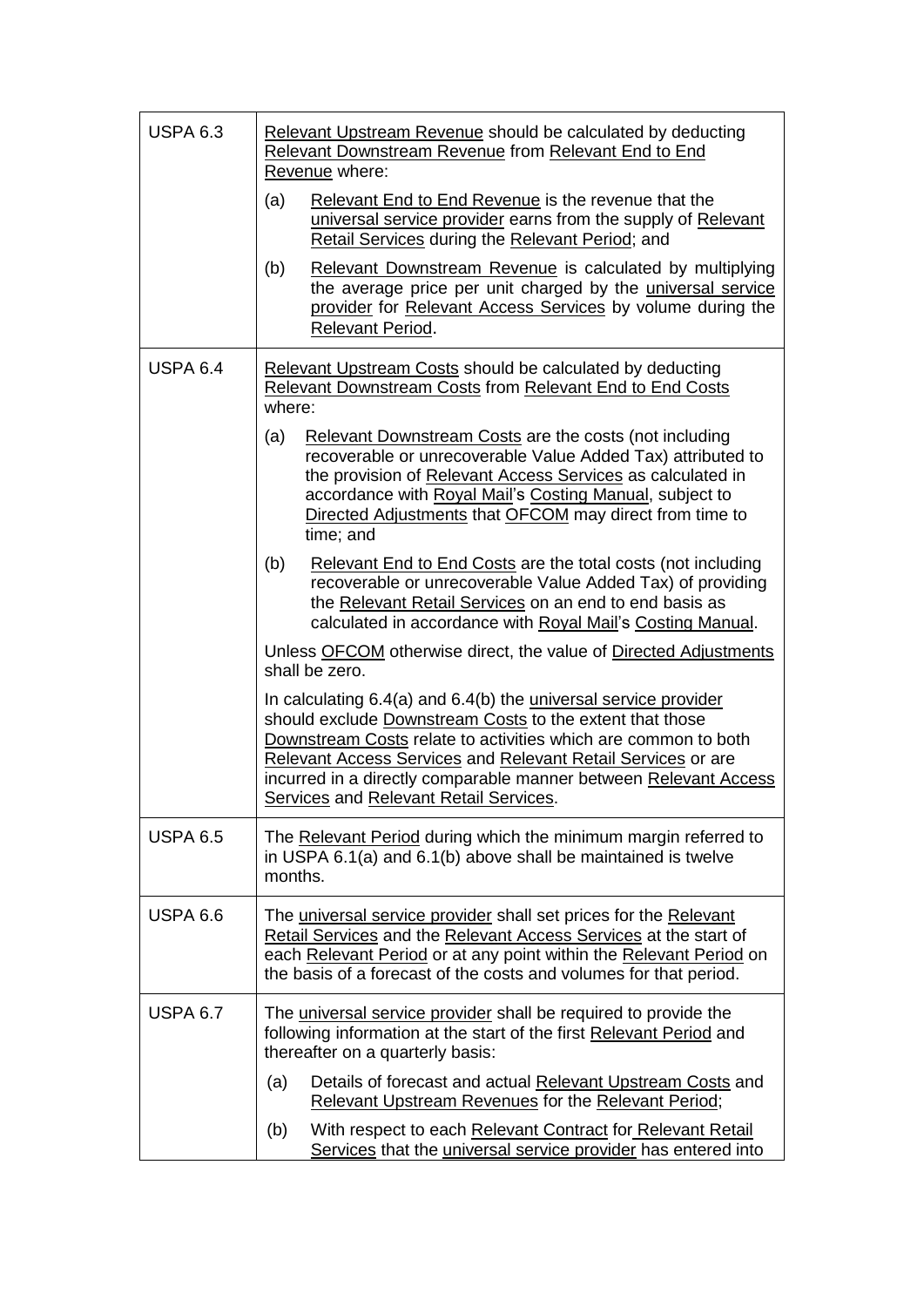|     |      | during the previous quarter or that has been materially<br>amended during that quarter, the following information:                    |
|-----|------|---------------------------------------------------------------------------------------------------------------------------------------|
|     | Τ.   | prices;                                                                                                                               |
|     | ii.  | volumes;                                                                                                                              |
|     | iii. | date that the Relevant Contract was signed or most<br>recently materially amended;                                                    |
|     | İV.  | length of the Relevant Contract if applicable; and                                                                                    |
| (c) |      | such other information as OFCOM considers necessary in<br>order to enable it to ensure compliance with the requirements<br>of USPA 6. |

## **7. Requirement to publish and notify charges, terms and conditions**

| <b>USPA 7.1</b> | Except in so far as OFCOM may otherwise consent in writing, the<br>universal service provider shall publish and notify charges, terms<br>and conditions and act in the manner set out below.                                                                                                                                                                                                                                                                                                                                                       |  |  |
|-----------------|----------------------------------------------------------------------------------------------------------------------------------------------------------------------------------------------------------------------------------------------------------------------------------------------------------------------------------------------------------------------------------------------------------------------------------------------------------------------------------------------------------------------------------------------------|--|--|
| <b>USPA 7.2</b> | The universal service provider shall:                                                                                                                                                                                                                                                                                                                                                                                                                                                                                                              |  |  |
|                 | (a)<br>publish a set of the current Standard Terms and Conditions<br>in such manner as will ensure reasonable publicity for them<br>within one month of the date that this USPA Condition enters<br>into force; and                                                                                                                                                                                                                                                                                                                                |  |  |
|                 | thereafter ensure that the set of Standard Terms and<br>(b)<br>Conditions that has been made publicly available is updated<br>promptly following any amendments that are made to the<br><b>Standard Terms and Conditions.</b>                                                                                                                                                                                                                                                                                                                      |  |  |
| <b>USPA 7.3</b> | The universal service provider shall be subject to the following<br>publication and notification requirements for any amendments to its<br>charges for the provision of D+2 Access:                                                                                                                                                                                                                                                                                                                                                                |  |  |
|                 | (a)<br>The universal service provider shall send to every person<br>with which it has entered into a D+2 Access Contract a<br>written notice of any amendment to the charges under the<br>D+2 Access Contract. The universal service provider shall<br>provide a minimum of ten weeks' notice of any amendments<br>to such charges or any other shorter period of notice agreed<br>between the <i>universal service provider</i> and D+2 Access<br>Operators in respect of the particular amendment to the<br>charges which is due to take effect; |  |  |
|                 | (b)<br>At the same time as the <i>universal service provider</i> sends the<br>written notice of amendments to charges, it shall publish the<br>amendments to those charges in such manner as will ensure<br>reasonable publicity for them; and                                                                                                                                                                                                                                                                                                     |  |  |
|                 | (c)<br>For the avoidance of doubt, any term or condition of the<br>Standard Terms and Conditions which purports to provide for<br>general agreement between the universal service provider<br>and the D+2 Access Operators to a shorter period for prior<br>notice of any future amendments to charges shall not be<br>deemed to constitute an agreement to a notice period shorter                                                                                                                                                                |  |  |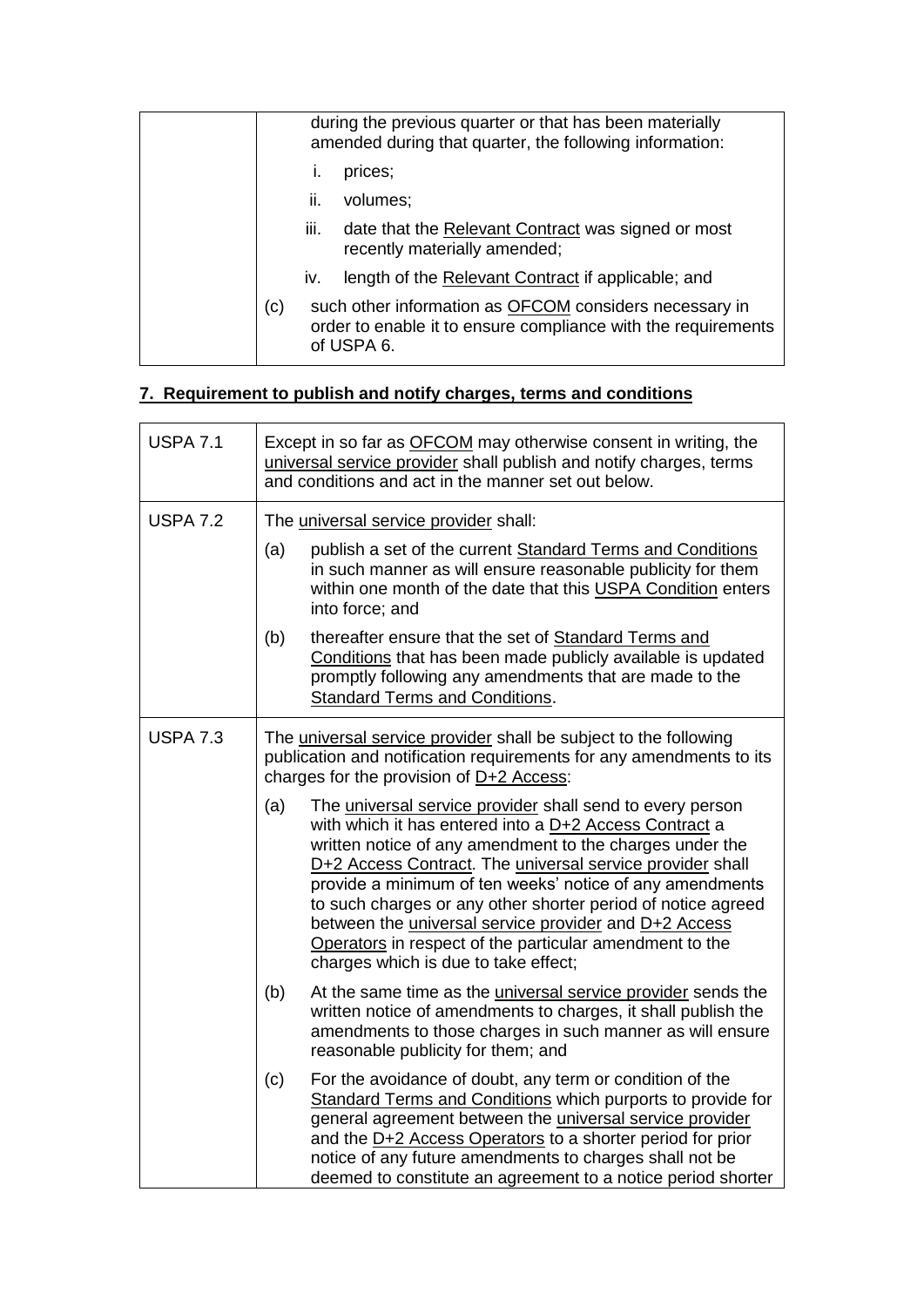|                 | than ten weeks before the amendment is due to take effect<br>for the purposes of USPA 7.3(a).                                                                                                                                                                                                                                                                                                                                                                                                                                                                                                              |  |  |  |
|-----------------|------------------------------------------------------------------------------------------------------------------------------------------------------------------------------------------------------------------------------------------------------------------------------------------------------------------------------------------------------------------------------------------------------------------------------------------------------------------------------------------------------------------------------------------------------------------------------------------------------------|--|--|--|
| <b>USPA 7.4</b> | The universal service provider shall be subject to the following<br>publication and notification requirements for any amendments to<br>the Standard Terms and Conditions other than amendments to<br>charges:                                                                                                                                                                                                                                                                                                                                                                                              |  |  |  |
|                 | (a)<br>Where amendments to the <b>Standard Terms and Conditions</b><br>have been made with the prior consent of the D+2 Access<br>Operators, the universal service provider shall publish those<br>amendments in such manner as will ensure reasonable<br>publicity for them. Such publicity shall take place no less than<br>ten weeks before the date on which the amendment is due to<br>take effect or any other shorter period prior to that date<br>agreed between the universal service provider and D+2<br>Access Operators in respect of the particular amendment<br>which is due to take effect; |  |  |  |
|                 | (b)<br>Where amendments to the Standard Terms and Conditions<br>do not require the prior consent of the D+2 Access<br>Operators, the universal service provider shall:                                                                                                                                                                                                                                                                                                                                                                                                                                     |  |  |  |
|                 | (i)<br>provide every D+2 Access Operator with which it has<br>entered into a D+2 Access Contract a written notice of<br>the amendment to the Standard Terms and Conditions<br>(an "Access Terms and Conditions Change Notice");                                                                                                                                                                                                                                                                                                                                                                            |  |  |  |
|                 | (ii)<br>provide sufficient notice of the amendment to the<br><b>Standard Terms and Conditions as set out in the</b><br><b>Access Terms and Conditions Change Notice as meets</b><br>the reasonable needs of access users; and                                                                                                                                                                                                                                                                                                                                                                              |  |  |  |
|                 | (iii)<br>publish those amendments in such manner as will<br>ensure reasonable publicity for them. Such publication<br>shall take place no less than ten weeks before the date<br>on which the amendment is due to take effect or any<br>other shorter period prior to that date agreed between<br>the universal service provider and D+2 Access<br>Operators in respect of the particular amendment which<br>is due to take effect; and                                                                                                                                                                    |  |  |  |
|                 | (c)<br>For the avoidance of doubt, any term or condition of the<br>Standard Terms and Conditions which purports to provide for<br>general agreement between the <i>universal service provider</i><br>and the D+2 Access Operators to a shorter period for prior<br>publication of any future amendments to those Standard<br>Terms and Conditions shall not be deemed to constitute an<br>agreement to a notice period shorter than ten weeks before<br>the amendment is due to take effect for the purposes of<br>USPA 7.4(a) or USPA 7.4(b)(iii).                                                        |  |  |  |
| <b>USPA 7.5</b> | For the purposes of determining what a sufficient period of notice<br>is, the universal service provider shall be required to publish a<br>statement within one month of the date that this USPA Condition<br>enters into force setting out the different periods of notice that will<br>apply to the different categories of Standard Terms and Conditions<br>that it is entitled to amend without the prior consent of $D+2$ Access                                                                                                                                                                      |  |  |  |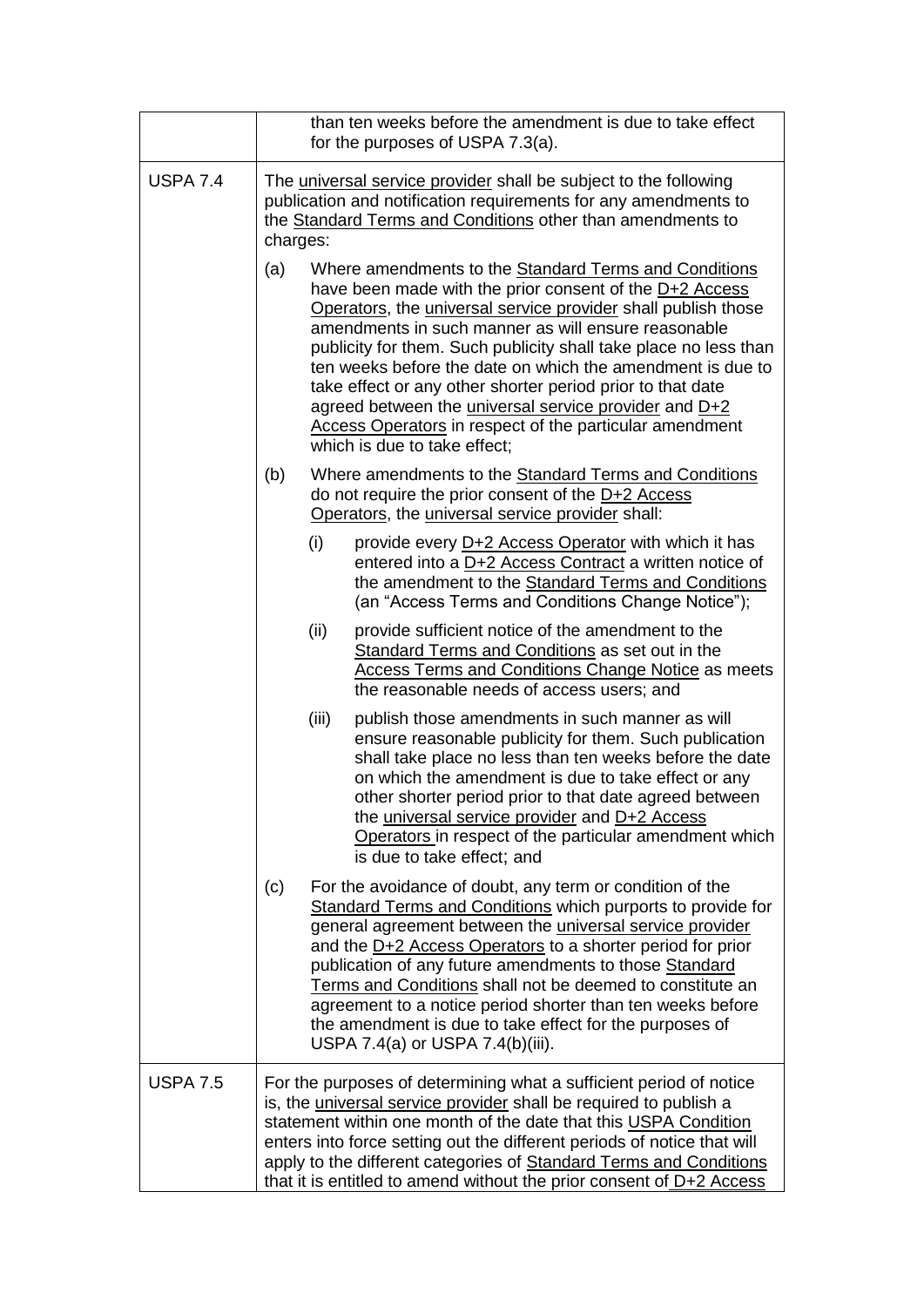|                 | Operators (a "Statement of Notice"). Where the universal service<br>provider amends the periods of notice set out in the Statement of<br>Notice, it shall take into account the reasonable needs of $D+2$<br>Access Operators and shall provide one month's notice of any such<br>amendments. OFCOM reserve the right to direct the universal<br>service provider to amend the period of notice for any category of<br>amendment to Standard Terms and Conditions. |  |
|-----------------|--------------------------------------------------------------------------------------------------------------------------------------------------------------------------------------------------------------------------------------------------------------------------------------------------------------------------------------------------------------------------------------------------------------------------------------------------------------------|--|
| <b>USPA 7.6</b> | The universal service provider shall ensure that an Access Terms<br>and Conditions Change Notice includes:                                                                                                                                                                                                                                                                                                                                                         |  |
|                 | (a)<br>a description of the <b>Standard Terms and Conditions</b> that are<br>the subject of the amendment(s);                                                                                                                                                                                                                                                                                                                                                      |  |
|                 | (b)<br>the date on which, or the period for which, the amendment(s)<br>to the Standard Terms and Conditions will take effect (the<br>"effective date"); and                                                                                                                                                                                                                                                                                                        |  |
|                 | (c)<br>the current and proposed new Standard Terms and<br>Conditions affected by the amendment(s).                                                                                                                                                                                                                                                                                                                                                                 |  |
| <b>USPA 7.7</b> | The universal service provider shall not apply any new Standard<br>Term and Condition identified in an Access Terms and Conditions<br>Change Notice before the effective date.                                                                                                                                                                                                                                                                                     |  |
| <b>USPA 7.8</b> | The universal service provider's obligations for prior notification and<br>publication set out in this USPA 7 will not apply:                                                                                                                                                                                                                                                                                                                                      |  |
|                 | (a)<br>where the new or amended charges or terms and conditions<br>are directed or determined by <b>OFCOM</b> or are required by a<br>notification or enforcement notification issued by OFCOM<br>under Schedule 7 of the Act; or                                                                                                                                                                                                                                  |  |
|                 | (b)<br>to any amendments to charges, terms or conditions that have<br>been individually negotiated between the universal service<br>provider and an individual D+2 Access Operator.                                                                                                                                                                                                                                                                                |  |

## **8. Quality of service**

| <b>USPA 8.1</b> | The universal service provider shall publish all such information as<br>is reasonably necessary for the purposes of securing transparency<br>as to the quality of service in relation to $D+2$ Access provided by<br>the universal service provider in an appropriate manner and form,<br>or as OFCOM may otherwise direct. |
|-----------------|-----------------------------------------------------------------------------------------------------------------------------------------------------------------------------------------------------------------------------------------------------------------------------------------------------------------------------|
| <b>USPA 8.2</b> | The universal service provider shall comply with any direction<br>OFCOM may make from time to time under USPA 8.1.                                                                                                                                                                                                          |

#### *Table of terms defined in the Act*

*This table is provided for information and does not form a part of this condition. We make no representations as to its accuracy or completeness. Please refer to the Act.*

| <b>Defined term</b><br><b>Section of the Act</b> |
|--------------------------------------------------|
|--------------------------------------------------|